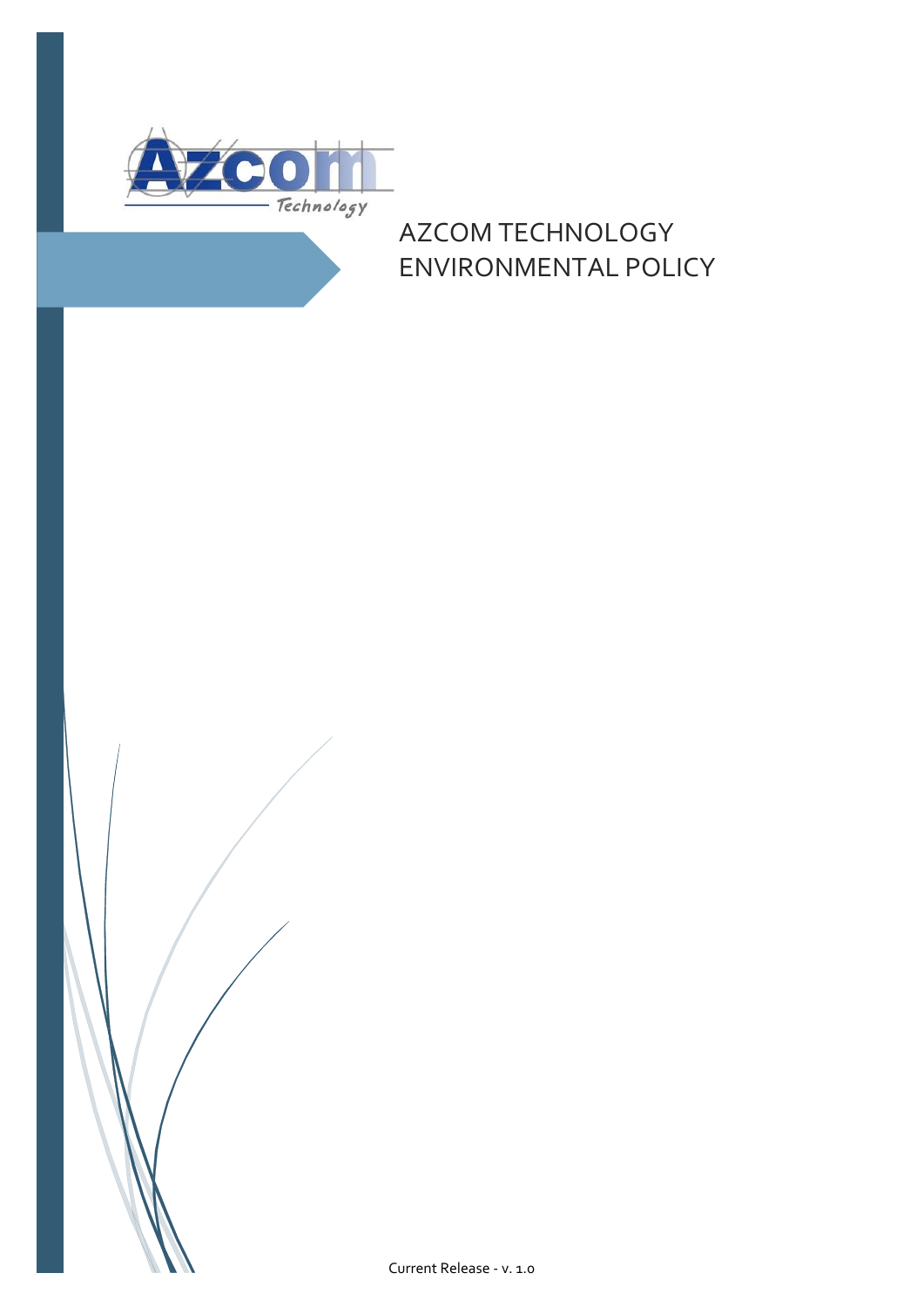# **Table of Contents**

| 4.1 |  |
|-----|--|
| 4.2 |  |
| 4.3 |  |

# **Revision History**

| Rev. | Date       | Description    | Created by   | Verified by                  | Approved by |
|------|------------|----------------|--------------|------------------------------|-------------|
| 1.0  | 20.09.2013 | 1st edition    | C. Controzzi | A. Singh; M. Viti   A. Singh |             |
| 2.0  | 22.10.2015 | Added par. 4   | C. Controzzi | A. Singh; M. Viti            | A. Singh    |
| 3.0  | 07.06.2021 | Updated par. 4 | T. Bespalova | C. Dusi                      | A. Singh    |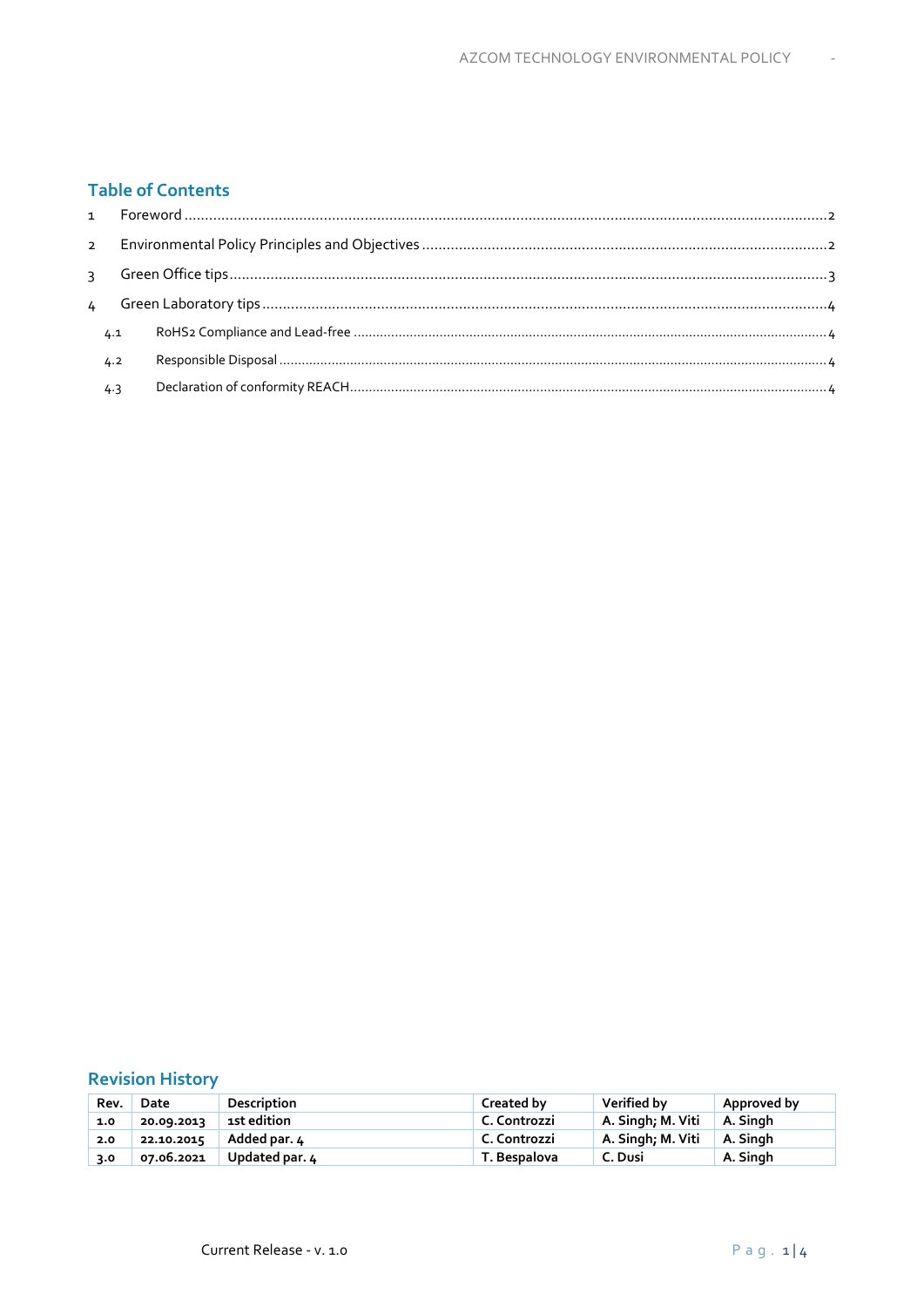# <span id="page-2-0"></span>**1 Foreword**

Azcom Technology recognizes that its work may have a direct or indirect effect on local and/or global environment.

Azcom Technology understands the importance of protecting the environment and promoting best practices to prevent and reduce the direct and indirect adverse environmental impacts derived by its business.

This document establishes the guiding principles and the Company's approach to protect the environment and prevent pollution.

Azcom Technology invites its Suppliers and Partners to contribute all together in everyday effort to protect the environment.

# <span id="page-2-1"></span>**2 Environmental Policy Principles and Objectives**

The Company is committed to design and lead the activities so that

- The use of natural resources is minimized;
- The exploitation of the natural resources is efficient;
- The indirect impact of the natural resources exploitation is evaluated and minimized.

Azcom Technology therefore strives to:

- take its decisions to ensure compatibility between business success and environmental protection, not only adhering to current legislation but also examining existing best practices;
- integrate climate protection preventive measures into its strategies, creating awareness of the causes and probable consequences of climate change, both within Azcom Technology and externally;
- influence its stakeholders by raising their awareness of adopting responsible behavior on environmental issues, promoting a lasting environmental culture;
- review periodically Azcom Technology's Environmental Policy to define new objectives and commitments for the purpose of ensuring its compliance with developing environmental needs, changes to Azcom Technology's business and stakeholder opinion, and decide upon further action for improvement.

The Top Management supports the Environmental Policy, provides the staff with the ability to embrace environmental values, leading to a more sustainable environment.

All employees are called to cooperate actively and systematically, implementing the indications.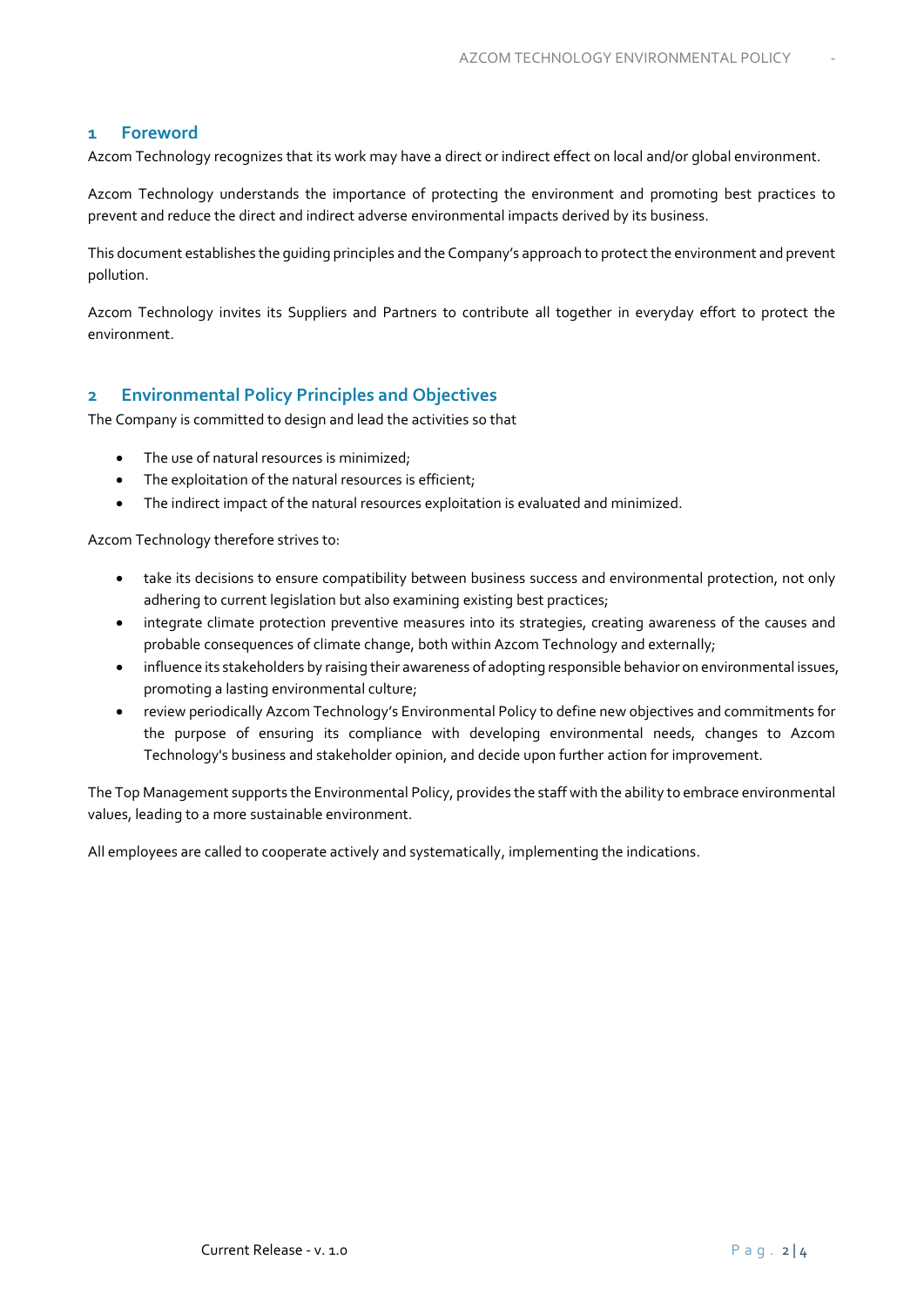# <span id="page-3-0"></span>**3 Green Office tips**

Azcom Technology, for environmental conservation and cost savings, implements these green office tips:

#### **1. Resources**

- *a. Materials: The Company*
	- − looks for and purchases green products;
	- separates and recycles aluminum cans, plastic bottles and glasses;
	- − when possible, uses bio-degradable trash bags;
- *b. Paper: The Company*
	- − recycles paper products throughout the office;
	- − separates the waste paper and recycles it;
- *c. Printing: The Company*
	- − looks for the "Remanufactured" label when shopping for ink cartridges;
	- − refills or recycles ink and toner cartridges;
	- − reduces number of pages printed by printing on both sides or printing multiple pages to one page;
	- − asks the staff not to print if it's not really necessary and promotes the use of electronic format whenever is possible;
	- − sets printers and photocopiers to
		- o copy double-sided as default;
		- o to print on "Draft" or "Fast" mode, which uses less ink, for all jobs that are not "Final.";
	- − promotes among employees the sharing of printed documents;

#### **2. Energy consumption:**

- *a. Heating and cooling: The Company*
	- sets thermostat on comfortably low temperature in winter and on comfortably high temperature in summer;
	- − switches off heating/ cooling systems or reduces them outside working hours ;
	- − turns down thermostats instead of opening windows;
	- − open windows when it gives the same result of turning on the cooling systems;
	- maintains heating and cooling equipment properly;
- *b. Appliances and Lights: The Company*
	- − allows as much natural light to enter the office as possible;
	- − turns off lights at the end of the day;
	- − asks employees to unplug unnecessary appliances, electronics and computers at the end of the day or when not in use;
	- − asks employees to switch off the monitor when away from desks for long periods of time (i.e. during meetings, lunchtimes, etc.);
	- − uses energy-saving light and neon lights instead of incandescent bulbs;
	- purchases energy-efficient office equipment;
	- − buys laptop instead of desktop computer, when possible (the first uses much less energy than the second);
- *c. Batteries: The Company*
	- uses rechargeable batteries instead of throwaway batteries;
- **3. Transportation:** *The Company, when possible and practicable, sponsors*
	- a. the use of telephone conferencing for long-distance meetings;
		- b. the use public transport, to come to work every day or for business travels.